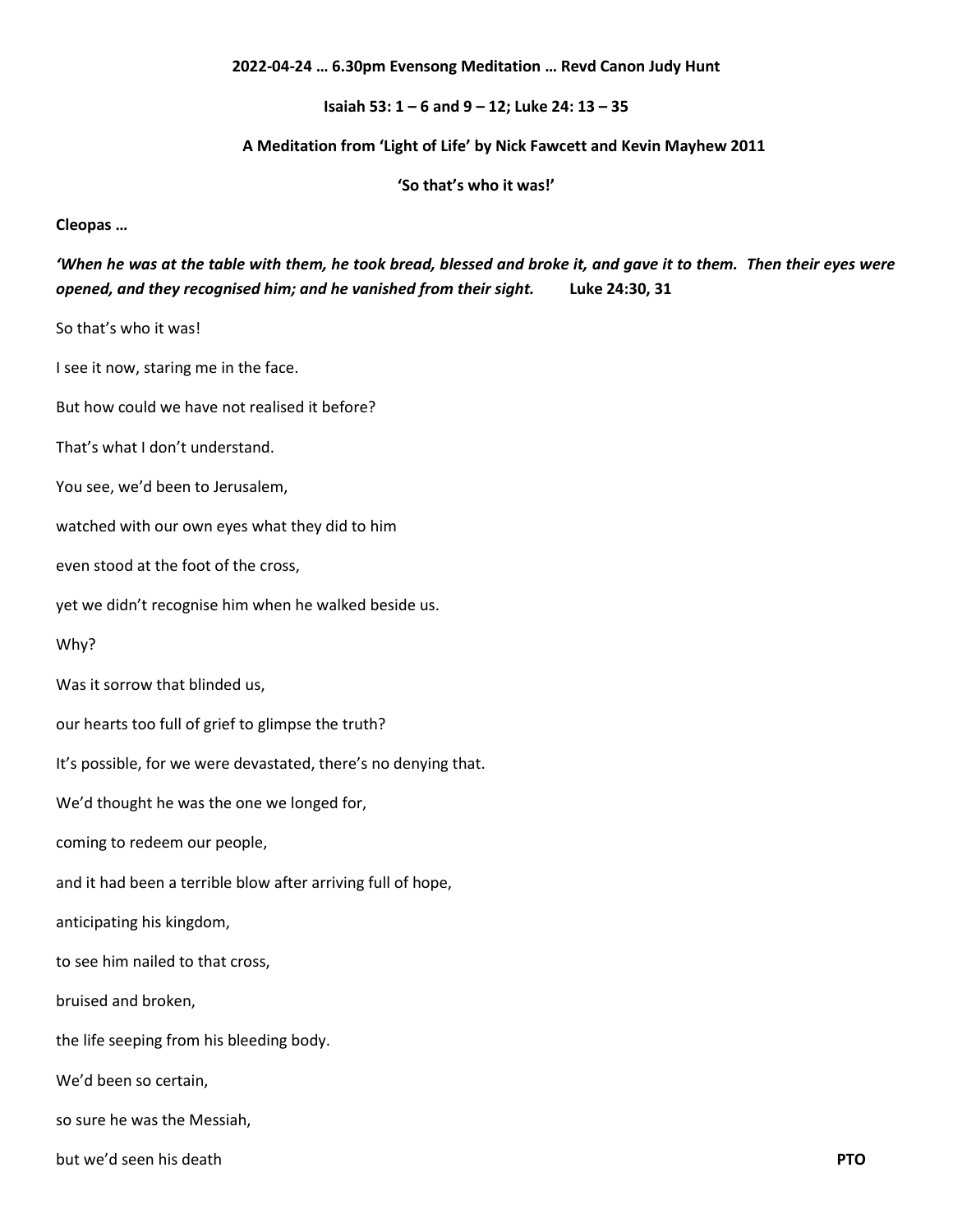and were making our way back home, our dreams in tatters, our lives in ruins. That could have clouded our eyes, unquestionably, for we had little time after such a disappointment for anything or anyone. He was the last person we expected to meet, I can tell you that. Oh, I know he'd talked of rising again, returning from the grave – we were talking of it even as we walked – but we'd taken it all with a pinch of salt, and in our hearts we'd given him up, reluctantly making our way back to reality. We never imagined for a moment we might see him; the thought simply never entered our heads. So yes, perhaps that explains it, why for all the time he was with us the penny failed to drop. Yet it was more than that, for it wasn't finally his face we recognised. It went far deeper – the way he spoke, the way he acted, the way our hearts burned within us as we walked, and, above all, the meal that we shared. He took bread, and broke it, and suddenly we realised, with a certainty nothing could shake, that he was Jesus, **(over to next page)**